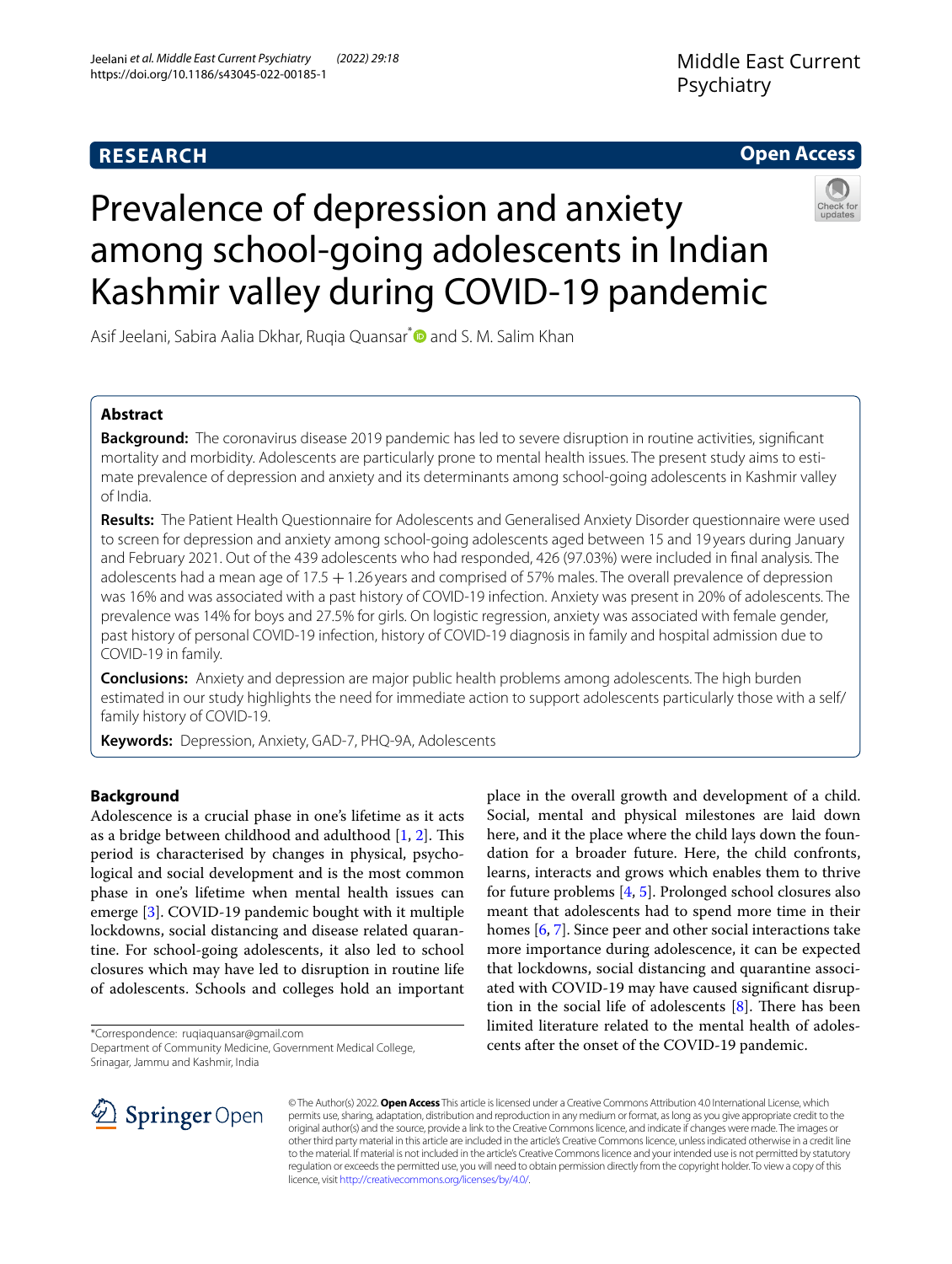#### **Aims**

## The present study was conceptualised to estimate the prevalence of depression and anxiety and its determinants among school-going adolescents in the Kashmir valley of India.

## **Methods**

### **Study design and setting**

The study had a cross-sectional study design and was conducted among school-going adolescents with ages ranging from 15 to 19 years (late adolescence). The study was conducted in one administrative unit of district Srinagar of the Kashmir valley. The administrative unit has a total population of around 1 Lakh with an adolescent population of around 17,000. The area is predominantly urban with few pockets of rural and hilly areas.

### **Selection of participants**

The adolescents were contacted through their school teachers who had the contact numbers of all students as classes were being conducted online owing to pandemic related lockdown. The study area is divided into 12 subcentre areas, and one school was selected randomly from each subcentre area. The teachers of selected schools were contacted, and the link for online questionnaire shared was shared. The teacher then shared the link with the adolescent students. The data was collected online using Google Forms.

#### **Sample size calculation**

Sample size was calculated using the formula for prevalence studies  $(1.96)^2$   $\binom{*}{2}$   $\binom{n}{-2}$  and  $\binom{n}{2}$  are prevalence of depression was estimated at 20%. A precision level of 0.01 was used, and the sample required was estimated to be 381 subjects.

## **Inclusion criteria**

Adolescents aged between 15 and 19 years and studying in the selected schools were included in the study.

#### **Exclusion criteria**

As the questionnaire was shared online with all the students in the eligible age group, no specifc exclusion criteria were predetermined.

## **Assessment tools and procedure**

Data collection was done between January and February 2021. The questionnaire consisted of three parts; the frst part contained questions for socio-demographic profle, past personal diagnosis of COVID-19, history of quarantine, history of COVID-19 diagnosis and hospital admission in the family. Self-reported weight, height and duration of physical activity were also recorded. The second part consisted of English version of Patient Health Questionnaire for Adolescents (PHQ-9A), and the third part consisted of English version of Generalised Anxiety Disorder questionnaire (GAD-7). PHQ-9A is a modifed version of PHQ-9 to be developmentally appropriate for adolescents. The tool is freely available and consists of nine items. Adolescents are asked to rate the frequency of symptoms they experienced in the past 2 weeks. The responses are recorded on a four-point Likert scale ranging from  $0$  (not at all) to  $3$  (nearly every day). The scores of individual items are summed with a maximum possible score of 27. In this study, an elevated score was defned as a total score of 10 or higher. This scale has been validated for use in adolescents. GAD-7 was used to assess the anxiety symptoms. This tool has seven items and asks participants to describe the frequency of each symptom during the last 2 weeks. The responses are recorded on a four-point Likert scale ranging from 0 (not at all) to 3 (nearly every day). Like for the PHQ-9A scale, a score of 10 or more was considered to be positive for anxiety. Since the target population was school-going children and the primary medium of education in this part of the world is English, the English version of the same was used. Face and construct validity of the questionnaire was assessed by independent experts after which the tool pretested on 30 subjects. Cronbach alpha was estimated to be 0.73 which suggested good internal consistency for the questionnaire.

## **Main outcome measures**

The total scores for both PHQ-9A and GAD-7 were calculated for each subject. A score of 10 or more was labelled as positive for both. BMI was calculated from self-reported weight and height and socioeconomic scale as per the Kuppuswamy scale for 2021 [\[9\]](#page-6-6).

#### **Statistical analysis**

Means, percentages and quartiles were calculated for a description of the subjects. Fisher exact test and chi-square test were used for univariate data analysis. Variables that had a *p*-value of less than 0.02 were further analysed using logistic regression. Subjects whose responses had more than one missing value were excluded from the study. Data imputation using the average for that specifc question was used if there was a single missing response in PHQ-9A or GAD-7 scales.

#### **Ethical consideration**

The study protocols were reviewed by one mental health and one public health expert. Informed consent was sought from all participants and additionally from their guardians as the study population belonged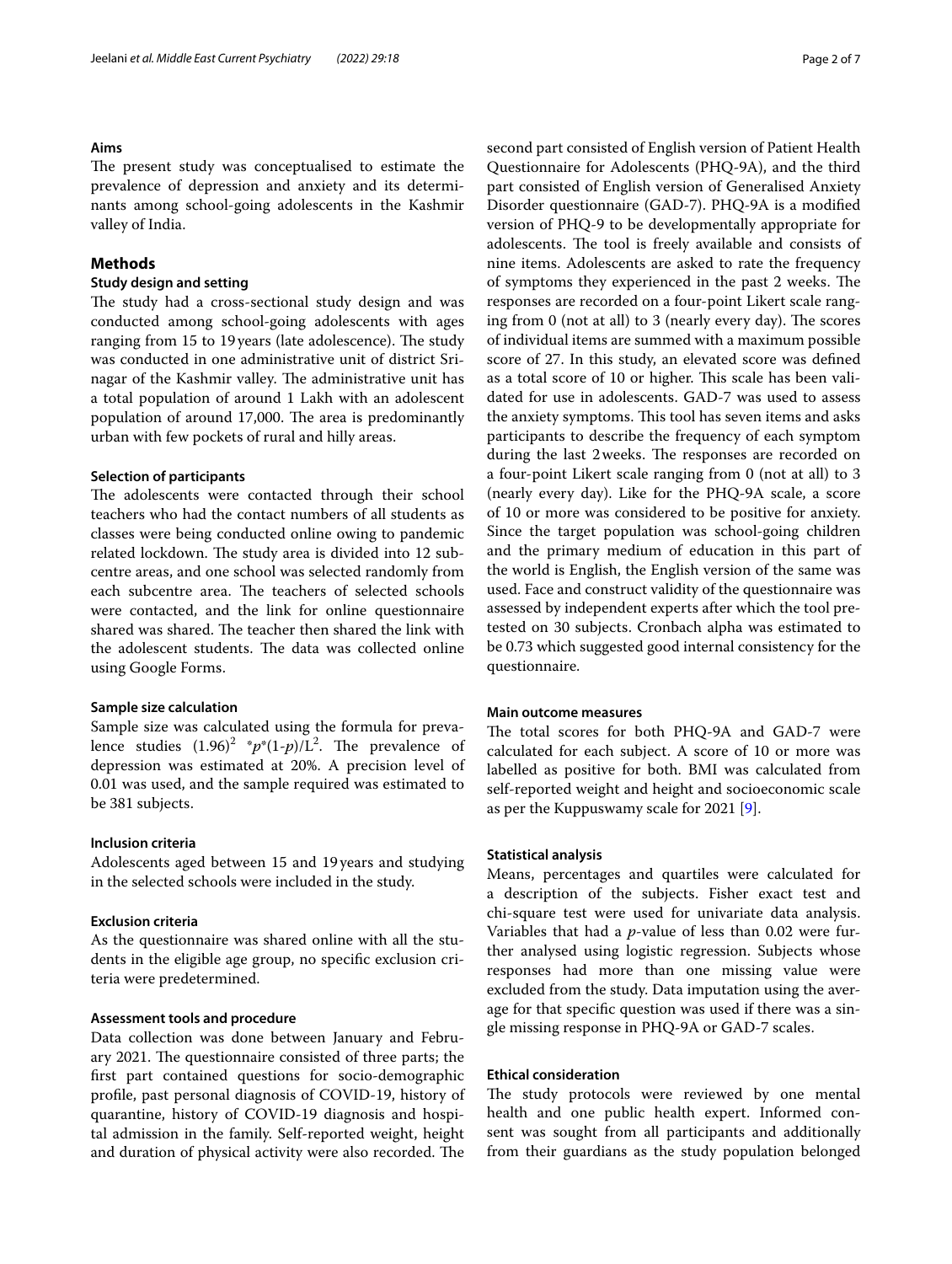to adolescent's age group. Approval was obtained in the institutional review committee.

#### **Results**

Out of the 439 adolescents who had responded to any question, 426 (97.03%) were included in fnal analysis. Of these  $426$  adolescents,  $242$   $(56.8%)$  were males. The mean age was  $17.5 + 1.26$  years. Two hundred fifty-seven (60.4%) had cleared 10th class, and 332 (77.9%) resided in urban areas. As per the latest Kuppuswamy scale, 265 (62.2%) belonged to upper lower and lower middle strata. Mean BMI was 23.1+3.1, and mean duration of physical activity was  $163.5+72$  min per week. The study timing corresponded to almost 4 months after the peak of frst COVID-19 wave, and in our study, 111 (26.1%) adolescents reported anyone in family getting infected with COVID-19 in the past. In addition, 34 (8%) had a personal positive history for COVID-19 infection, and all these adolescents had been quarantined after the infection. There was a significant increase in the use of the internet from a median of 2h per day to 4h per day before and after the start of the pandemic. The details are provided in Table [1](#page-3-0).

We found an overall prevalence of depression to be 16%. The prevalence ranged from 14.5% in adolescent boys to 18% for girls. The mean score for PHQ-9A was 4 with a range of  $0-20$ . The highest mean score was achieved in PHQ-9A scale was attained for questionrelated to sleep disruption (question no 3), whereas the question related to self-harm had the lowest mean score (question no 9).

The overall prevalence of anxiety was 20% with the prevalence ranging from 14% in boys and 27.5% in girls. The mean score for GAD-7 was 5 with a range of 0–19. For the GAD-7 scale, the highest mean score was achieved for question related to worry, and the least score was for question related to feeling nervous (Table [2\)](#page-3-1).

Being overweight, physical activity of less than 150min/week, past personal history of COVID-19, history of admission due to COVID-19 in family and history of being put under home quarantine were signifcantly associated with depression in univariate analysis. Being less than 18years, female gender, being overweight, rural residence, past personal history of COVID-19 and history of admission due to COVID-19 in family were associated with anxiety in univariate analysis (Table [3\)](#page-4-0).

Multivariate logistic regression revealed that history of personal COVID-19 infection was positively associated with depression. Anxiety had a signifcant relation with female gender, age less than 18years, history of personal COVID-19 infection, history of COVID-19 infection in family and history of hospital admission due to COVID-19 in the family (Table [4](#page-5-2)).

### **Discussion**

We report the results of our study to estimate the prevalence of depression and anxiety among school-going adolescents aged between 15 and 19 years. The study was conducted in January and February 2021, a time period that preceded the deadly second wave of COVID-19 that hit India as well as Kashmir valley. The present study was conducted among school-going adolescents, during a time when the schools had been closed for a year owing to the COVID-19 pandemic.

In this study, the prevalence of depression and anxiety among adolescents was 16% and 20% respectively. Prevalence of depression among adolescents in India ranges from  $0.5\%$  to as high as  $20\%$  in some studies. The studies have been conducted in varied settings using varied study tools and cut-offs. The overall prevalence is comparable to multiple previous studies conducted in India [[10–](#page-6-7)[12\]](#page-6-8). Studies by Islam MS et al. in Bangladesh and El-Missiry A et al. in Egypt have also found a comparable proportion of adolescents sufering from depression [[13](#page-6-9), [14\]](#page-6-10). The prevalence rate of 1 in 7 adolescents observed in our study suggests that depression is a signifcant public health problem in this part of the world. In the context of sketchy mental health services in the study area, this represents a huge burden on the existing health systems. We estimated the prevalence of depression to be higher in female adolescents (18%) than in adolescent boys (14.5%). The overall prevalence was not statistically significant although mean score on PHQ-9A was signifcantly higher among female adolescents than their male counterparts. Studies by Mishra SK and Mohta A also estimated higher prevalence of depression among female adolescents [[11](#page-6-11), [15\]](#page-6-12). Higher prevalence of depression among females has also been found in developed countries, which suggests that the diference in risk may be determined in part by biological diferences between the males and females [[16](#page-6-13), [17\]](#page-6-14).

Depression was signifcantly associated with a personal past history of COVID-19 on binary logistic regression. The long-term impact of COVID-19 on physical health has been the subject of intense debate that led to multiple studies being conducted on long COVID-19 syndrome. A previous study by Chen X in China found a signifcant increase in prevalence of depression during the pandemic [[17\]](#page-6-14). Further studies are warranted among COVID-19 recovered patients to estimate the risk attributed to COVID-19. In addition health systems should screen recovered adolescents for depression so that early counselling and/or treatment may be initiated.

We estimated the prevalence of anxiety to be 19.95% with females having higher prevalence (27.72%) than male adolescents (14.05%). Anxiety was signifcantly associated with female gender on logistic regression. A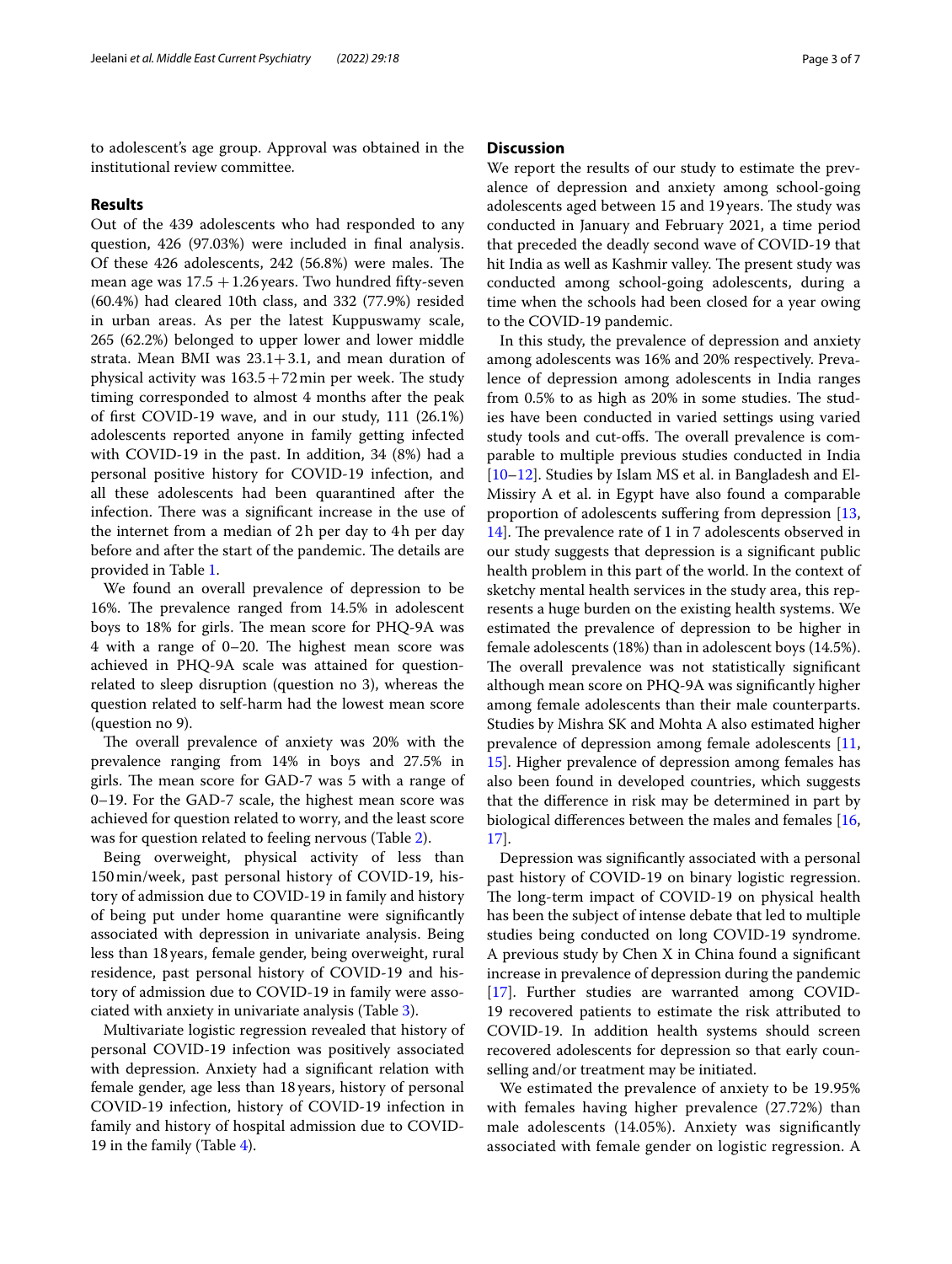## <span id="page-3-0"></span>**Table 1** Sociodemographic profle of subjects

| Variable                                                            |                      | N              | %     |
|---------------------------------------------------------------------|----------------------|----------------|-------|
| Gender                                                              | Male                 | 242            | 56.8  |
|                                                                     | Female               | 184            | 43.2  |
| Age (years)                                                         | $Mean \pm SD$        | $17.48 + 1.26$ |       |
| Level of education                                                  | 8th                  | 17             | 4.0   |
|                                                                     | 9th                  | 59             | 13.8  |
|                                                                     | 10th                 | 93             | 21.8  |
|                                                                     | 11th                 | 111            | 26.1  |
|                                                                     | 12th                 | 146            | 34.3  |
| Socioeconomic scale                                                 | 1 (lowest SE class)  | 68             | 16.0  |
|                                                                     | $\overline{2}$       | 143            | 33.6  |
|                                                                     | 3                    | 122            | 28.6  |
|                                                                     | $\overline{4}$       | 68             | 16.0  |
|                                                                     | 5 (highest SE class) | 25             | 5.9   |
| Physical activity (minutes/week)                                    | $Mean \pm SD$        | 163.5 (72)     |       |
| BMI                                                                 | $Mean \pm SD$        | $23.1 + 3.1$   |       |
| Residence                                                           | Urban                | 332            | 77.9  |
|                                                                     | Rural                | 94             | 22.1  |
| Personal H/O of any mental illness                                  | Yes                  | $\overline{4}$ | 0.9   |
|                                                                     | No                   | 422            | 99.1  |
| Family diagnosis of any mental illness                              | Yes                  | $\overline{7}$ | 1.6   |
|                                                                     | No                   | 422            | 99.1  |
| Personal H/O of any chronic illness                                 | Yes                  | $\overline{7}$ | 1.6   |
|                                                                     | No                   | 419            | 98.4  |
| Past history of personal COVID-19 infection                         | Yes                  | 34             | 8.0   |
|                                                                     | No                   | 392            | 92.0  |
| Past history of COVID-19 infection in family                        | Yes                  | 111            | 26.1  |
|                                                                     | No                   | 315            | 73.9  |
| Personal history of hospital admission due to COVID-19              | Yes                  | $\overline{0}$ | 0.0   |
|                                                                     | No                   | 426            | 100.0 |
| History of hospital admission for any family member due to COVID-19 | Yes                  | 34             | 8.0   |
|                                                                     | No                   | 392            | 92.0  |
| History of being quarantined for 14 days                            | Yes                  | 111            | 26.1  |
|                                                                     | No                   | 315            | 73.9  |
| Impact of COVID-19 on life                                          | 1 (Lowest)           | 34             | 8.0   |
|                                                                     | $\overline{2}$       | 155            | 36.4  |
|                                                                     | 3                    | 161            | 37.8  |
|                                                                     | $\overline{4}$       | 59             | 13.8  |
|                                                                     | 5 (Highest)          | 17             | 4.0   |

## <span id="page-3-1"></span>**Table 2** Scores achieved on PHQ-9A & GAD-7 and internet use

|                                 | Min      | Ω1 | Median | O3 | Max |
|---------------------------------|----------|----|--------|----|-----|
| Depression score (PHQ-9A)       |          |    |        | 85 | 20  |
| Anxiety score (GAD-7)           | $^{(1)}$ |    |        | 8  | 19  |
| Use of internet before COVID-19 |          |    |        |    | h   |
| Use of internet after COVID-19  |          |    |        | h  |     |

Depression assessed by PHQ-9A for adolescents (minimum and maximum scores: 0–27)

Anxiety assessed by GAD-7 (minimum and maximum scores: 0–21)

previous study by Jayashree K et al. in India also found a higher prevalence of anxiety among female adolescents  $[18]$  $[18]$ . Racine N et al. conducted a meta-analysis of studies estimating depression and anxiety among adolescents during the COVID-19. The meta-analysis also found a comparable prevalence of anxiety and also a higher prevalence among females [\[19](#page-6-16)]. Like depression, anxiety was also signifcantly associated with a personal history of COVID-19, but at the same time,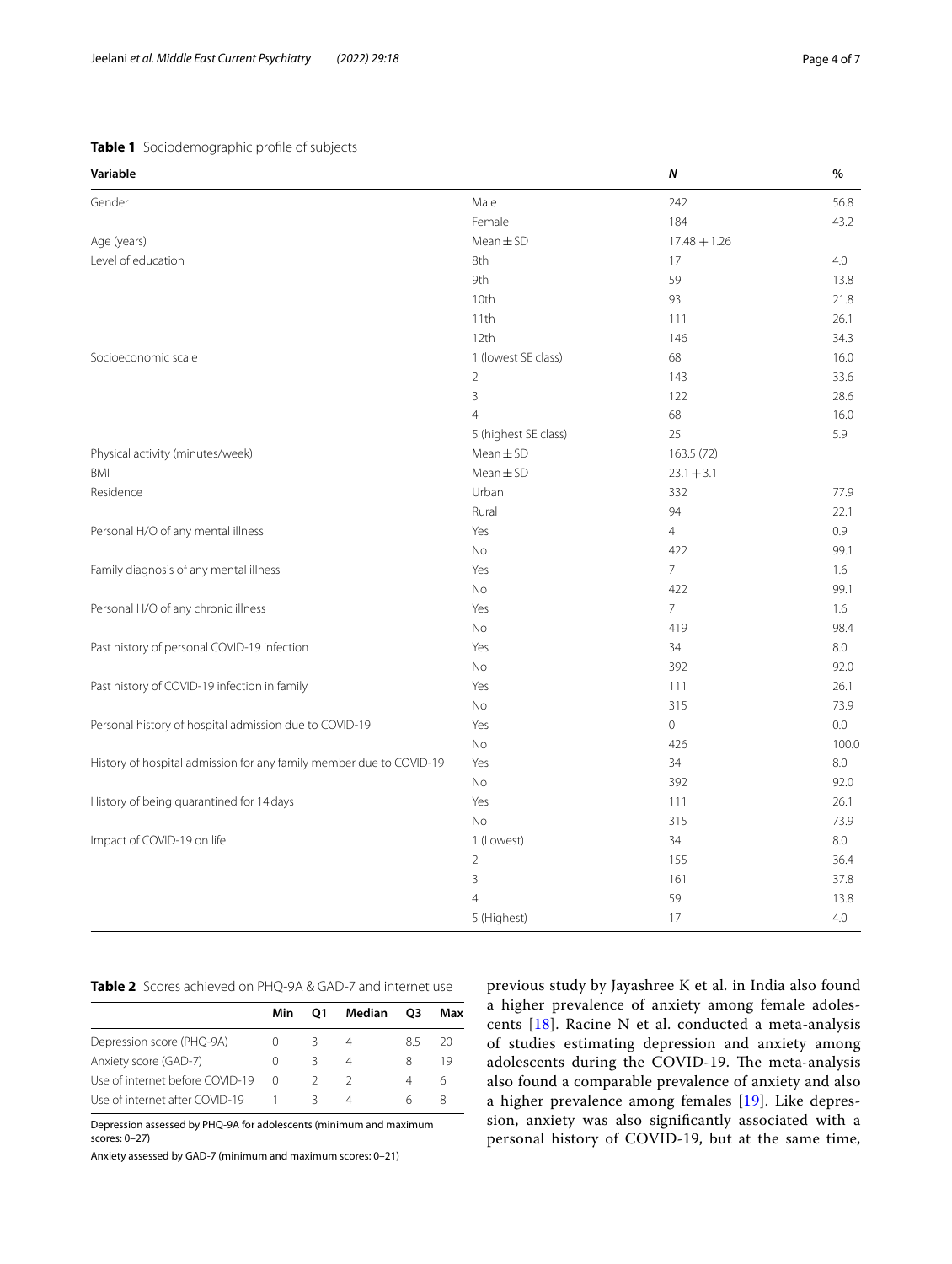|                                              |                   | Total $N$ (%)  | Depression<br>present N (%)<br>Score > 10 | p value | Anxiety<br>present N (%)<br>Score > 10 | p value |
|----------------------------------------------|-------------------|----------------|-------------------------------------------|---------|----------------------------------------|---------|
| Total                                        |                   | 426            | 68 (15.96)                                |         | 85 (19.95)                             |         |
| Age                                          | Less than 18      | 204            | 34 (16.67)                                | 0.12    | 51 (25.00)                             | 0.01    |
|                                              | More than 18      | 222            | 34 (15.32)                                |         | 34 (15.32)                             |         |
| Gender                                       | Male              | 242            | 35 (14.16)                                |         | 34 (14.05)                             |         |
|                                              | Female            | 184            | 33 (17.93)                                | 0.352   | 51 (27.72)                             | 0.001   |
| <b>BMI</b>                                   | Underweight       | 34             | 2(5.88)                                   |         | 3(8.82)                                |         |
|                                              | Normal            | 291            | 40 (13.75)                                |         | 65 (22.32)                             |         |
|                                              | Overweight        | 101            | 26(25.74)                                 | 0.001   | 17 (16.83)                             | 0.004   |
| Residence                                    | Urban             | 332            | 50 (15.06)                                |         | 59 (17.77)                             |         |
|                                              | Rural             | 94             | 18 (19.15)                                | 0.34    | 26(27.66)                              | 0.04    |
| Physical activity                            | Less than optimal | 186            | 51 (27.42)                                |         | 38 (20.43)                             |         |
|                                              | Optimal and more  | 240            | 17 (7.08)                                 | 0.00    | 47 (19.58)                             | 0.82    |
| Level of education                           | Less than 10th    | 169            | 32 (18.93)                                | 0.179   | 31 (18.34)                             | 0.537   |
|                                              | More than 10th    | 257            | 36 (14.01)                                |         | 54 (21.01)                             |         |
| Self-diagnosis of any mental illness         | Yes               | $\overline{4}$ | 4(100)                                    | 0.001   | 4(100)                                 | 0.007   |
|                                              | No                | 422            | 64 (15.17)                                |         | 81 (19.19)                             |         |
| Family diagnosis of any mental illness       | Yes               | $\overline{7}$ | 3(42.86)                                  | 0.13    | 4(57.14)                               | 0.044   |
|                                              | <b>No</b>         | 419            | 65 (15.51)                                |         | 81 (19.33)                             |         |
| Past history of personal COVID-19 infection  | Yes               | 34             | 26 (76.47)                                | 0.001   | 22 (64.71)                             | 0.001   |
|                                              | <b>No</b>         | 392            | 42 (10.71)                                |         | 63 (16.07)                             |         |
| Past history of COVID-19 infection in family | Yes               | 111            | 26 (23.42)                                | 0.0158  | 17 (15.32)                             | 0.169   |
|                                              | No                | 315            | 42 (13.33)                                |         | 68 (21.59)                             |         |
| History of hospital admission for any family | Yes               | 34             | 16 (47.06)                                | 0.001   | 19 (55.88)                             | 0.001   |
| member due to COVID-19                       | No                | 392            | 52 (13.27)                                |         | 66 (16.84)                             |         |
| History of being quarantined for 14 days     | Yes               | 111            | 26 (23.42)                                | 0.0158  | 17 (15.32)                             | 0.169   |
|                                              | <b>No</b>         | 315            | 42 (13.33)                                |         | 68 (21.59)                             |         |

## <span id="page-4-0"></span>**Table 3** Univariate analysis of variables depicting their relation of depression and anxiety

Fisher exact test used for all cells except for cells with any value less than 5 in which case chi square test with Yates correction used

Numbers in parenthesis are percentages

Correlation of quantitative variables with GAD-7 and PHQ-9A for adolescents

anxiety was also associated with a history of COVID-19 in family and a history of COVID-19-associated hospital admission in the family. Pandemic times were very stressful, and the associated home confnement and school closures has the potential of causing increased tendency among adolescents. Adolescents with a selfdiagnosis of COVID-19 or a family member diagnosed with COVID-19 were susceptible to social isolation and ostracization, with multiple studies confrming discrimination with COVID-19 patients and their family members [[20–](#page-6-17)[22\]](#page-6-18).

Depression and anxiety always remained a signifcant health problem particularly in adolescence, but the unique challenges posed by this pandemic means that the problem may get graver in coming years. Health systems need to be proactive and scaleup the availability of mental health services particularly in low- and middleincome countries.

In our view, this is the frst population-based study among adolescents in this area which we feel is one the primary strengths of this study. Other strengths include the use of validated study tool for both depression and anxiety.

#### **Conclusions**

The present study estimated the prevalence of depression and anxiety to be 16% and 20% respectively. The mean scores were 4 and 5 for PHQ-9A and GAD-7 respectively. Female gender, history of personal COVID-19 infection, hospital admission due to COVID-19 in family and perceived impact of COVID-19 were positively associated with anxiety, whereas history of personal COVID-19 infection was positively associated with depression. The study highlights the need for improving access to preventive and curative mental services for adolescents. There is also a specifc need to have a mental health screening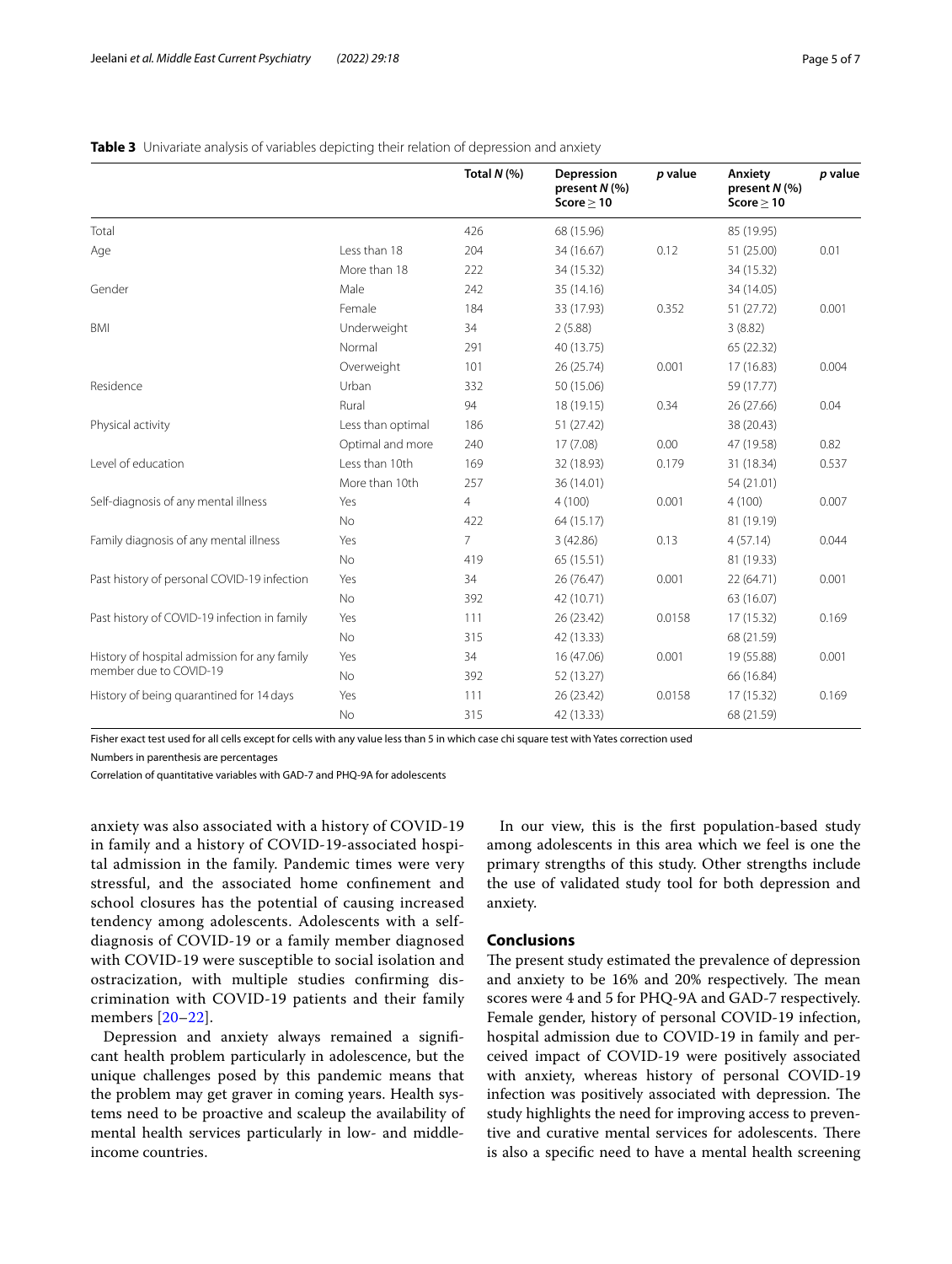#### <span id="page-5-2"></span>**Table 4** Binary logistic regression of variables for selected variables

|                              |                            | Depression  |               |         | Anxiety     |               |         |
|------------------------------|----------------------------|-------------|---------------|---------|-------------|---------------|---------|
|                              |                            | OR adjusted | 95% CI        | p value | OR adjusted | 95% CI        | p value |
| Gender                       | Male                       |             |               |         | 1           |               |         |
|                              | Female                     | 1.3         | $0.83 - 1.62$ | 0.69    | 5.3         | $3.1 - 7.2$   | 0.00    |
| Age                          | 18 and more                |             |               |         |             |               |         |
|                              | Less than 18               | .374        | $0.12 - 1.1$  | 0.07    | 3.1         | $2.1 - 5.4$   | 0.06    |
| Residence                    | Urban                      |             |               |         |             |               |         |
|                              | Rural                      | 1.12        | $0.3 - 1.8$   | 0.98    | 1.8         | .73           | 2.2     |
| Physical activity            | 150 min or more per week   | 1           |               |         |             |               |         |
|                              | Less than 150 min per week | 1.8         | $0.9 - 2.5$   |         | 1.3         | $0.74 - 2.2$  |         |
| <b>BMI</b>                   | Underweight                |             |               |         |             |               |         |
|                              | Normal                     | 0.42        | $0.21 - 1.54$ |         | 1.2         | $0.81 - 1.72$ |         |
|                              | overweight                 | 1.2         | $0.78 - 1.56$ | 0.98    | 0.9         | $0.67 - 1.53$ | 0.69    |
| Personal past h/o COVID-19   | No                         |             |               |         |             |               |         |
|                              | Yes                        | 6.3         | $4.8 - 7.2$   | 0.0001  | 6.7         | $5.1 - 7.8$   | 0.001   |
| Past h/o COVID-19 in family  | <b>No</b>                  |             |               |         | 1           |               |         |
|                              | Yes                        | 1.9         | $0.7 - 3.4$   | 0.76    | 2.1         | $1.3 - 3.1$   | 0.002   |
| Hospital admission in family | <b>No</b>                  |             |               |         |             |               |         |
|                              | Yes                        | 2.1         | $1.4 - 3.7$   | 0.92    | 3.6         | $2.5 - 5.7$   | 0.001   |
| Perceived impact of COVID-19 | 0-3 on Likert scale        |             |               |         |             |               |         |
|                              | 4-5 on scale               | 1.12        | $0.73 - 1.53$ | 0.08    | 2.6         | $1.6 - 4.3$   | 0.001   |

Binary logistic regression was done for variables that had a *p*-value of less than 0.2 on univariate analysis

program in place for adolescents who had a family history of COVID-19 diagnosis in the family in particular and for all adolescent in general.

#### **Limitations of the study**

We used a validated study tool, but the validity of this study tool has not specifcally tested on this study population. Secondly, as online mode was used to disseminate the questionnaire, we could not calculate the non-response rate. The study also employed a purposive sampling method as we did not have a complete sampling frame of all the adolescents in the study area.

#### **Abbreviations**

PHQ-9 A: Patient Health Questionnaire for adolescents; GAD -7: Generalised Anxiety Disorder questionnaire.

#### **Acknowledgements**

We would like to thank the school teachers for their support in the data collection.

#### **Authors' contributions**

AJ contributed to the study design, data collection, data analysis, and preparing the manuscript; RQ contributed to the study design, data collection, interpretation of data and preparing, and revising the manuscript. RQ is also the corresponding author. SA contributed in developing the Google Forms, data analysis, data collation, and in preparing the manuscript. SK contributed to the study design and in preparing the manuscript. The authors read and approved the fnal manuscript.

#### **Funding**

The current study was not supported by any national or international institution or organisation.

#### **Availability of data and materials**

Data are available on reasonable request.

#### **Declarations**

#### **Ethics approval and consent to participate**

The study was approved by the institutional review board of GMC Srinagar. Consent was taken from all the study subjects in addition to one parent for adolescent's aged less than 18 years. Informed consent was a part of the online questionnaire, and the subjects had the option to withdraw at any time during the study.

#### **Consent for publication**

We had kept one question in the questionnaire in which consent from study subjects was taken for future publication of the study results. The published data is anonymous.

#### **Competing interests**

The authors have no competing interests to declare.

#### Received: 4 January 2022 Accepted: 13 February 2022 Published online: 04 March 2022

#### **References**

- <span id="page-5-0"></span>1. Blakemore SJ (2019) Adolescence and mental health. Lancet. 393(10185):2030–1
- <span id="page-5-1"></span>2. Azzopardi P, Cini K, Kennedy E, Sawyer S, Elbcheraoui C, Charara R et al (2018) Adolescent health in the Eastern Mediterranean Region: fndings